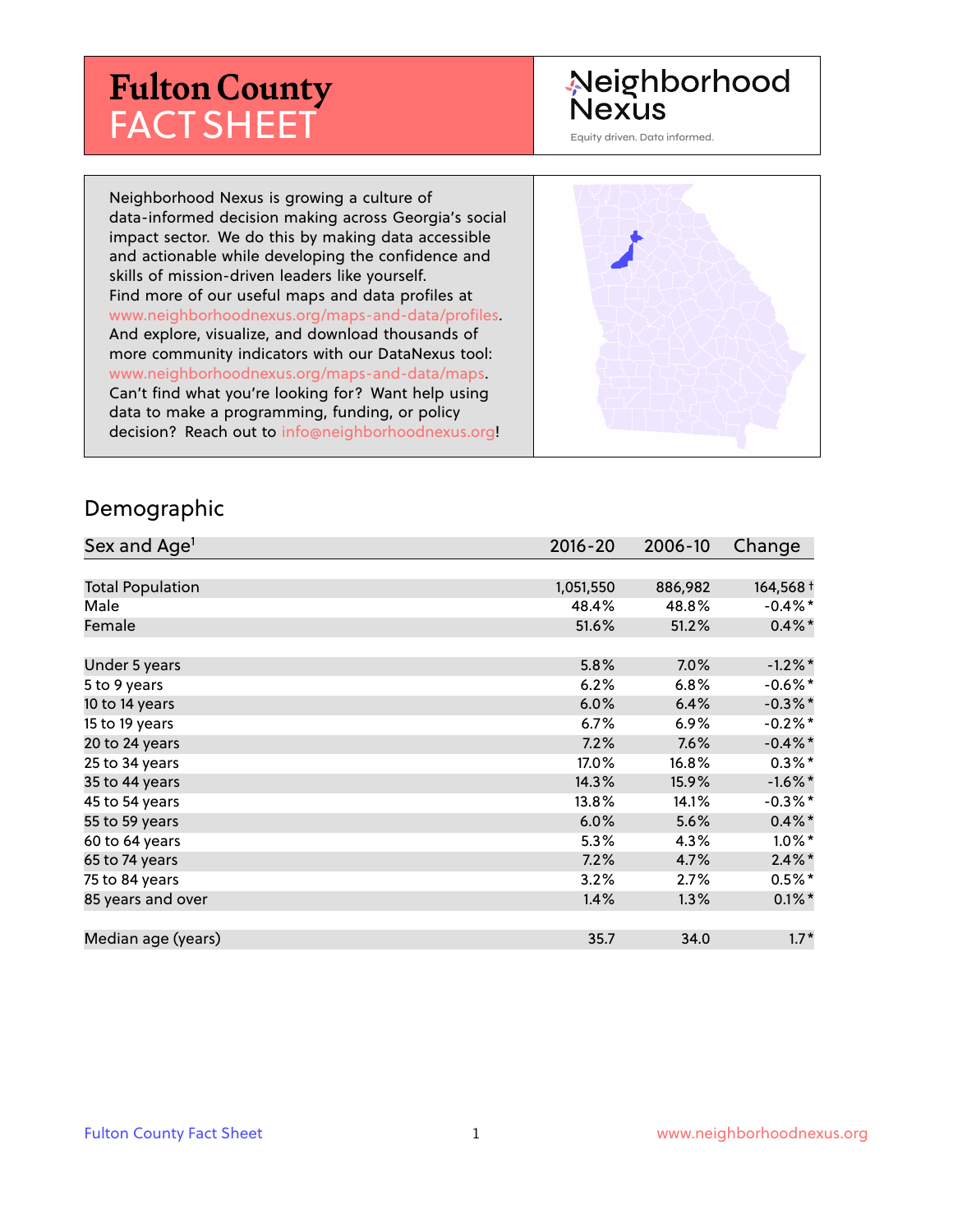## Demographic, continued...

| Race <sup>2</sup>                                   | $2016 - 20$ | 2006-10 | Change      |
|-----------------------------------------------------|-------------|---------|-------------|
| Total population                                    | 1,051,550   | 886,982 | 164,568 +   |
| One race                                            | 96.5%       | 98.5%   | $-2.1\%$ *  |
| White                                               | 43.4%       | 46.1%   | $-2.6\%$ *  |
| <b>Black or African American</b>                    | 43.6%       | 43.9%   | $-0.3\%$ *  |
| American Indian and Alaska Native                   | 0.4%        | 0.2%    | $0.2\%$ *   |
| Asian                                               | 7.3%        | 5.3%    | $2.0\%$ *   |
| Native Hawaiian and Other Pacific Islander          | 0.0%        | 0.0%    | $-0.0\%$ *  |
| Some other race                                     | 1.7%        | 3.1%    | $-1.3\%$ *  |
| Two or more races                                   | 3.5%        | 1.5%    | $2.1\%$ *   |
| Race alone or in combination with other race(s) $3$ | $2016 - 20$ | 2006-10 | Change      |
| Total population                                    | 1,051,550   | 886,982 | 164,568 +   |
| White                                               | 46.4%       | 47.1%   | $-0.7%$ *   |
| <b>Black or African American</b>                    | 45.2%       | 44.7%   | $0.5\%$ *   |
| American Indian and Alaska Native                   | 0.9%        | 0.6%    | $0.3\% *$   |
| Asian                                               | 8.4%        | 5.8%    | $2.6\%$ *   |
| Native Hawaiian and Other Pacific Islander          | 0.2%        | 0.1%    | $0.1\%$ *   |
| Some other race                                     | 2.9%        | 3.3%    | $-0.4\%$ *  |
| Hispanic or Latino and Race <sup>4</sup>            | $2016 - 20$ | 2006-10 | Change      |
| <b>Total population</b>                             | 1,051,550   | 886,982 | 164,568 +   |
| Hispanic or Latino (of any race)                    | 7.2%        | 7.6%    | $-0.4%$ +   |
| Not Hispanic or Latino                              | 92.8%       | 92.4%   | $0.4%$ †    |
| White alone                                         | 39.3%       | 41.9%   | $-2.6\%$ *  |
| Black or African American alone                     | 43.1%       | 43.5%   | $-0.4\%$ *  |
| American Indian and Alaska Native alone             | 0.2%        | 0.1%    | $0.0\%$ *   |
| Asian alone                                         | 7.3%        | 5.3%    | $2.0\%$ *   |
| Native Hawaiian and Other Pacific Islander alone    | 0.0%        | 0.0%    | $-0.0\%$ *  |
| Some other race alone                               | 0.6%        | 0.3%    | $0.3\%$ *   |
| Two or more races                                   | 2.4%        | 1.2%    | $1.1\%$ *   |
| U.S. Citizenship Status <sup>5</sup>                | $2016 - 20$ | 2006-10 | Change      |
| Foreign-born population                             | 140,737     | 114,966 | 25,771*     |
| Naturalized U.S. citizen                            | 45.2%       | 31.8%   | 13.4%*      |
| Not a U.S. citizen                                  | 54.8%       | 68.2%   | $-13.4\%$ * |
|                                                     |             |         |             |
| Citizen, Voting Age Population <sup>6</sup>         | $2016 - 20$ | 2006-10 | Change      |
| Citizen, 18 and over population                     | 753,092     | 604,563 | 148,529*    |
| Male                                                | 47.2%       | 47.3%   | $-0.1%$     |
| Female                                              | 52.8%       | 52.7%   | 0.1%        |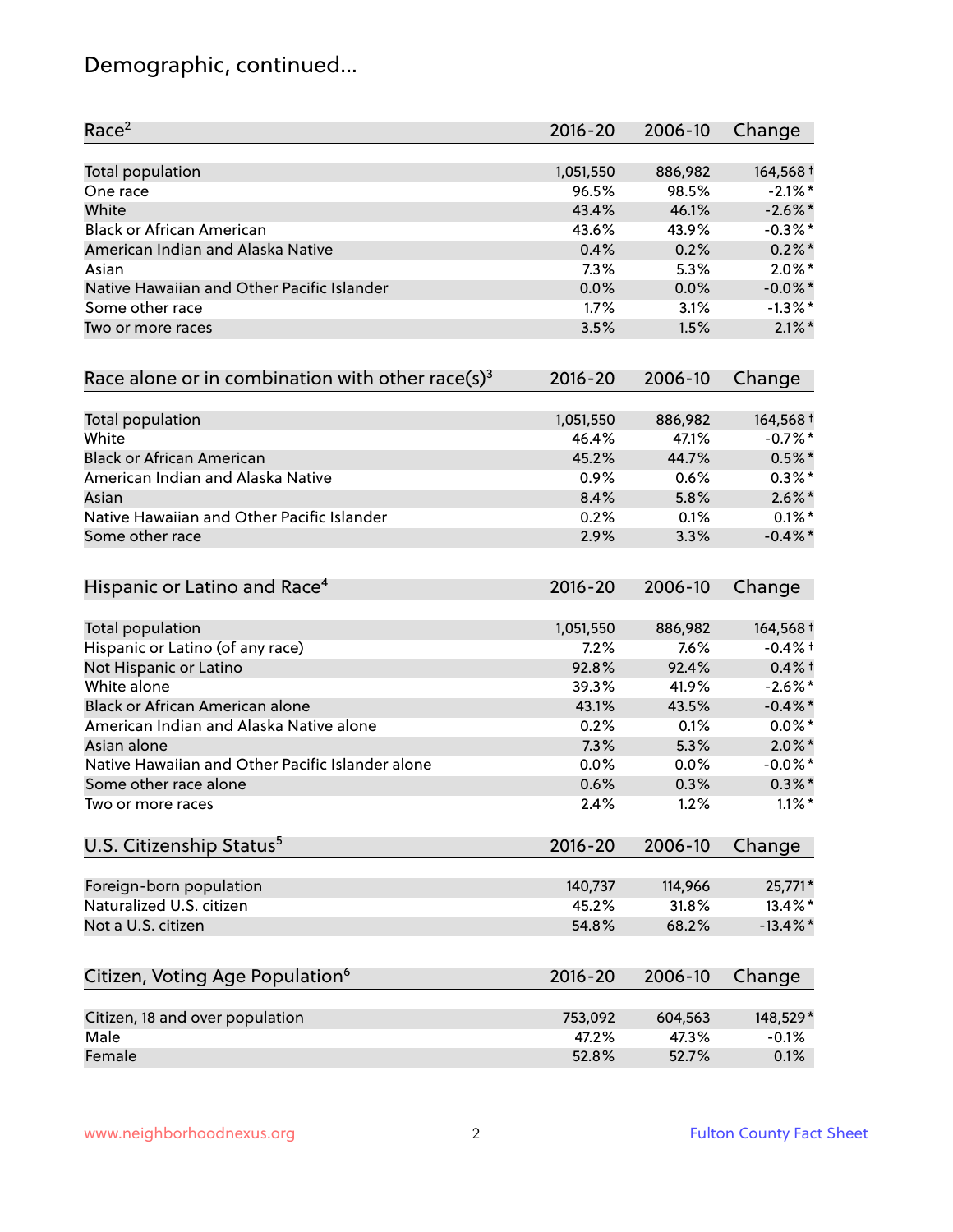#### Economic

| Income <sup>7</sup>                                 | $2016 - 20$ | 2006-10 | Change     |
|-----------------------------------------------------|-------------|---------|------------|
|                                                     |             |         |            |
| All households                                      | 427,379     | 357,463 | 69,916*    |
| Less than \$10,000                                  | $6.7\%$     | 8.9%    | $-2.2\%$ * |
| \$10,000 to \$14,999                                | 3.6%        | 5.1%    | $-1.4\%$ * |
| \$15,000 to \$24,999                                | 7.6%        | 9.0%    | $-1.4\%$ * |
| \$25,000 to \$34,999                                | 7.5%        | 9.3%    | $-1.8\%$ * |
| \$35,000 to \$49,999                                | 10.3%       | 12.5%   | $-2.2%$ *  |
| \$50,000 to \$74,999                                | 15.5%       | 16.0%   | $-0.5%$    |
| \$75,000 to \$99,999                                | 11.8%       | 10.5%   | $1.3\%$ *  |
| \$100,000 to \$149,999                              | 14.2%       | 13.1%   | $1.1\%$ *  |
| \$150,000 to \$199,999                              | 7.8%        | 6.2%    | $1.6\%$ *  |
| \$200,000 or more                                   | 14.9%       | 9.4%    | 5.5%*      |
| Median household income (dollars)                   | 72,741      | 56,709  | 16,032*    |
| Mean household income (dollars)                     | 117,450     | 89,871  | 27,580*    |
| With earnings                                       | 82.9%       | 84.0%   | $-1.1\%$ * |
| Mean earnings (dollars)                             | 120,254     | 91,635  | 28,619*    |
| <b>With Social Security</b>                         | 21.7%       | 18.2%   | $3.5%$ *   |
| Mean Social Security income (dollars)               | 18,679      | 14,766  | $3,914*$   |
| With retirement income                              | 15.4%       | 11.8%   | $3.7\%$ *  |
| Mean retirement income (dollars)                    | 32,065      | 26,546  | $5,518*$   |
| With Supplemental Security Income                   | 4.3%        | 3.0%    | $1.3\%$ *  |
| Mean Supplemental Security Income (dollars)         | 9,827       | 7,884   | $1,943*$   |
| With cash public assistance income                  | 1.5%        | 1.4%    | 0.1%       |
| Mean cash public assistance income (dollars)        | 2,539       | 3,406   | $-867*$    |
| With Food Stamp/SNAP benefits in the past 12 months | 11.9%       | 9.1%    | $2.8\%$ *  |
|                                                     |             |         |            |
| Families                                            | 229,604     | 200,227 | 29,377*    |
| Less than \$10,000                                  | 3.9%        | 6.3%    | $-2.4\%$ * |
| \$10,000 to \$14,999                                | 2.1%        | 3.5%    | $-1.4\%$ * |
| \$15,000 to \$24,999                                | 5.9%        | 7.3%    | $-1.5%$ *  |
| \$25,000 to \$34,999                                | 6.2%        | 7.7%    | $-1.5%$ *  |
| \$35,000 to \$49,999                                | 8.1%        | 10.3%   | $-2.2\%$ * |
| \$50,000 to \$74,999                                | 12.8%       | 14.5%   | $-1.7\%$ * |
| \$75,000 to \$99,999                                | 11.1%       | 11.2%   | $-0.0%$    |
| \$100,000 to \$149,999                              | 16.4%       | 15.9%   | 0.5%       |
| \$150,000 to \$199,999                              | 10.3%       | 8.9%    | $1.5\%$ *  |
| \$200,000 or more                                   | 23.1%       | 14.4%   | $8.7\%$ *  |
| Median family income (dollars)                      | 99,490      | 75,579  | 23,911*    |
| Mean family income (dollars)                        | 153,389     | 114,284 | 39,105*    |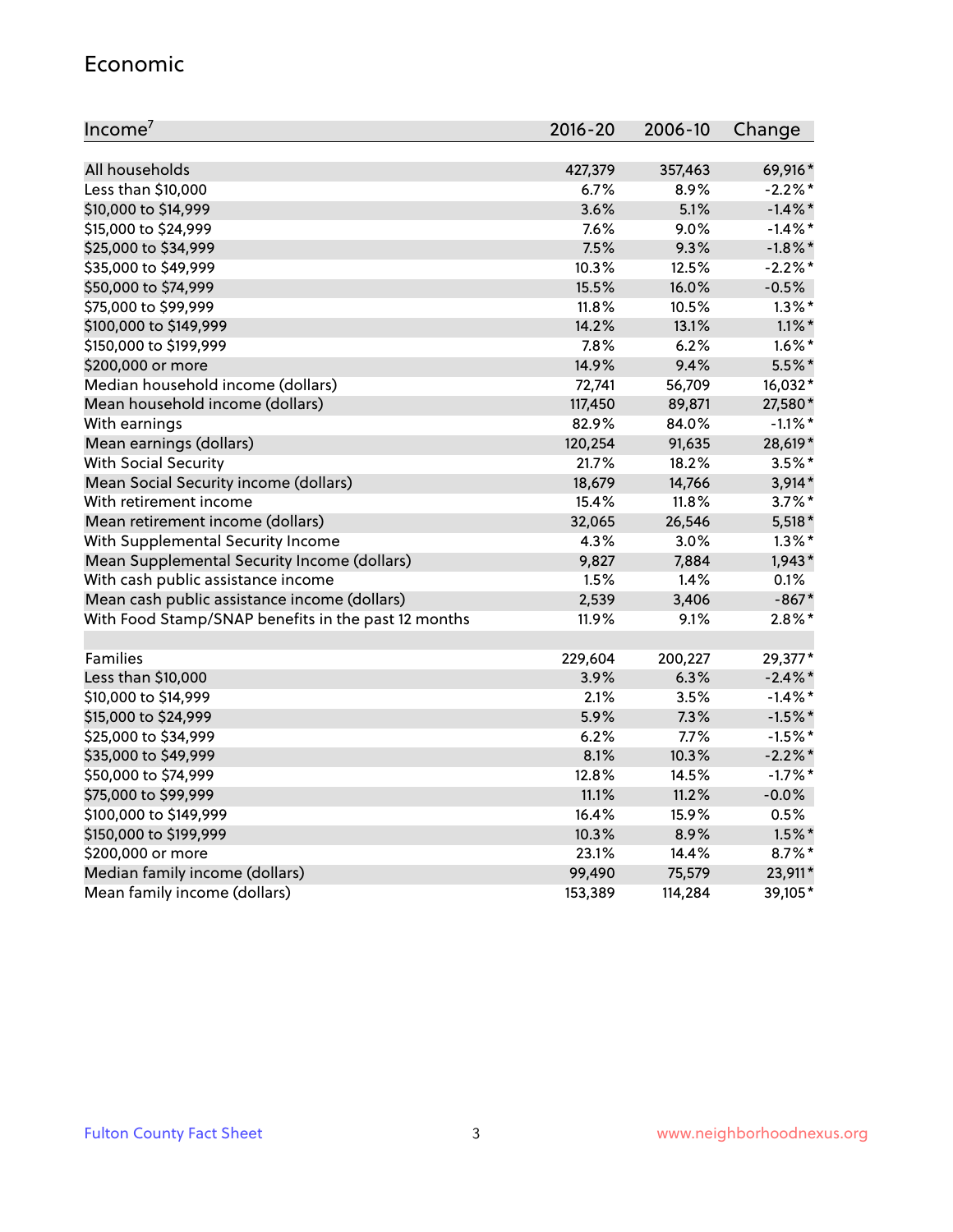### Economic, continued...

| Income, continued <sup>8</sup>                                        | $2016 - 20$ | 2006-10 | Change      |
|-----------------------------------------------------------------------|-------------|---------|-------------|
|                                                                       |             |         |             |
| Nonfamily households                                                  | 197,775     | 157,236 | 40,539*     |
| Median nonfamily income (dollars)                                     | 52,042      | 41,274  | 10,768*     |
| Mean nonfamily income (dollars)                                       | 73,316      | 57,333  | 15,983*     |
| Median earnings for workers (dollars)                                 | 44,152      | 35,589  | 8,563*      |
| Median earnings for male full-time, year-round workers<br>(dollars)   | 70,362      | 56,439  | 13,923*     |
| Median earnings for female full-time, year-round workers<br>(dollars) | 52,483      | 42,697  | 9,786*      |
| Per capita income (dollars)                                           | 49,369      | 37,211  | 12,159*     |
| Families and People Below Poverty Level <sup>9</sup>                  | $2016 - 20$ | 2006-10 | Change      |
|                                                                       |             |         |             |
| <b>All families</b>                                                   | 9.6%        | 12.0%   | $-2.4\%$ *  |
| With related children under 18 years                                  | 14.4%       | 17.6%   | $-3.2\%$ *  |
| With related children under 5 years only                              | 12.9%       | 16.2%   | $-3.3\%$ *  |
| Married couple families                                               | 3.7%        | 3.6%    | 0.1%        |
| With related children under 18 years                                  | 4.4%        | 4.7%    | $-0.3%$     |
| With related children under 5 years only                              | 6.6%        | 4.4%    | $2.2\%$ *   |
| Families with female householder, no husband present                  | 23.4%       | 31.8%   | $-8.4\%$ *  |
| With related children under 18 years                                  | 31.9%       | 39.2%   | $-7.2%$ *   |
| With related children under 5 years only                              | 29.1%       | 41.4%   | $-12.3\%$ * |
| All people                                                            | 13.4%       | 15.3%   | $-1.9%$ *   |
| Under 18 years                                                        | 19.2%       | 22.0%   | $-2.8\%$ *  |
| Related children under 18 years                                       | 19.1%       | 21.8%   | $-2.6\%$ *  |
| Related children under 5 years                                        | 22.0%       | 23.9%   | $-1.9%$     |
| Related children 5 to 17 years                                        | 18.1%       | 20.9%   | $-2.8\%$ *  |
| 18 years and over                                                     | 11.7%       | 13.1%   | $-1.5%$ *   |
| 18 to 64 years                                                        | 11.8%       | 13.3%   | $-1.4\%$ *  |
| 65 years and over                                                     | 10.8%       | 12.0%   | $-1.2%$     |
| People in families                                                    | 11.2%       | 13.5%   | $-2.3\%$ *  |
| Unrelated individuals 15 years and over                               | 19.3%       | 20.6%   | $-1.4%$     |
|                                                                       |             |         |             |
| Non-Hispanic white people                                             | 5.6%        | 5.0%    | $0.6\%*$    |
| Black or African-American people                                      | 20.7%       | 24.9%   | $-4.1\%$ *  |
| Asian people                                                          | 8.8%        | 9.2%    | $-0.4%$     |
| Hispanic or Latino people                                             | 16.3%       | 22.4%   | $-6.2\%$ *  |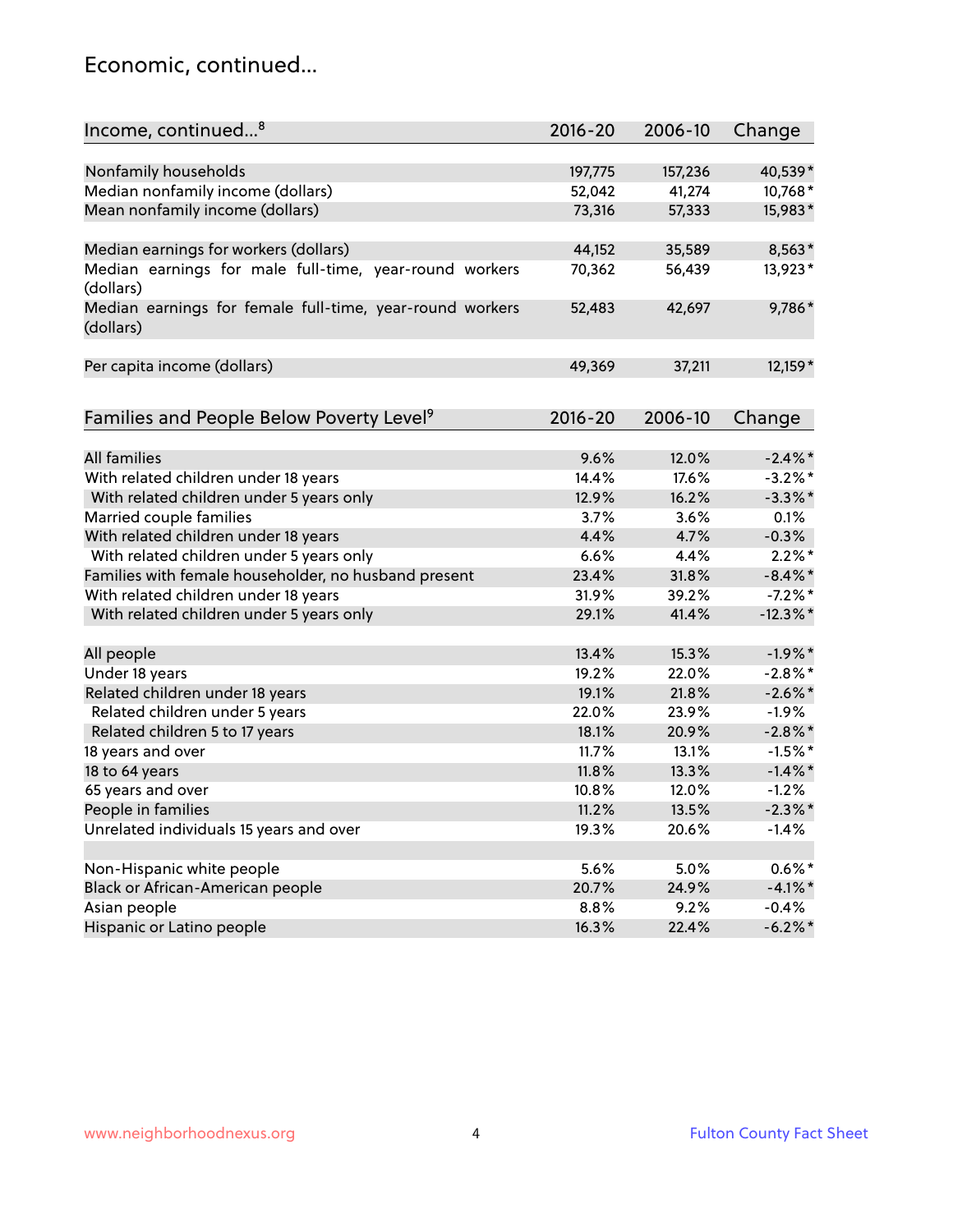## Employment

| Employment Status <sup>10</sup>                                                               | 2010           | 2020           | Change                   |
|-----------------------------------------------------------------------------------------------|----------------|----------------|--------------------------|
| In Labor Force                                                                                | 557,232        | 485,002        | 485,002                  |
| <b>Unemployment Rate</b>                                                                      | 8.0%           | 10.5%          | $-2.5%$                  |
| Industry <sup>11</sup>                                                                        | $2016 - 20$    | 2006-10        | Change                   |
| Civilian employed population 16 years and over                                                | 545,793        | 436,762        | 109,031*                 |
| Agriculture, forestry, fishing and hunting, and mining                                        | 0.2%           | 0.2%           | $-0.0%$                  |
| Construction                                                                                  | 3.8%           | 5.1%           | $-1.3\%$ *               |
| Manufacturing                                                                                 | 5.8%           | 6.4%           | $-0.6%$ *                |
| Wholesale trade                                                                               | 3.1%           | 3.6%           | $-0.5%$ *                |
| Retail trade                                                                                  | 9.3%           | 10.6%          | $-1.3\%$ *               |
| Transportation and warehousing, and utilities                                                 | 6.5%           | 5.5%           | $1.1\%$ *                |
| Information                                                                                   | 4.1%           | 4.7%           | $-0.6%$ *                |
| Finance and insurance, and real estate and rental and leasing                                 | 9.2%           | 9.8%           | $-0.6\%$ *               |
| Professional, scientific, and management, and administrative<br>and waste management services | 21.6%          | 18.3%          | $3.4\%$ *                |
| Educational services, and health care and social assistance                                   | 18.8%          | 17.7%          | $1.1\%$ *                |
| Arts, entertainment, and recreation, and accommodation and<br>food services                   | 9.9%           | 10.0%          | $-0.1%$                  |
| Other services, except public administration                                                  | 4.0%           | 4.4%           | $-0.4\%$ *               |
| <b>Public administration</b>                                                                  | 3.6%           | 3.7%           | $-0.1%$                  |
| Occupation <sup>12</sup>                                                                      | $2016 - 20$    | 2006-10        | Change                   |
|                                                                                               |                |                |                          |
| Civilian employed population 16 years and over                                                | 545,793        | 436,762        | 109,031*                 |
| Management, business, science, and arts occupations                                           | 53.1%<br>13.4% | 47.1%<br>14.3% | $6.0\%$ *                |
| Service occupations                                                                           | 21.4%          | 25.8%          | $-0.9\%$ *<br>$-4.4\%$ * |
| Sales and office occupations                                                                  |                |                |                          |
| Natural<br>resources,<br>construction,<br>and<br>maintenance<br>occupations                   | 3.3%           | 5.5%           | $-2.1\%$ *               |
| Production, transportation, and material moving occupations                                   | 8.8%           | 7.4%           | $1.4\%$ *                |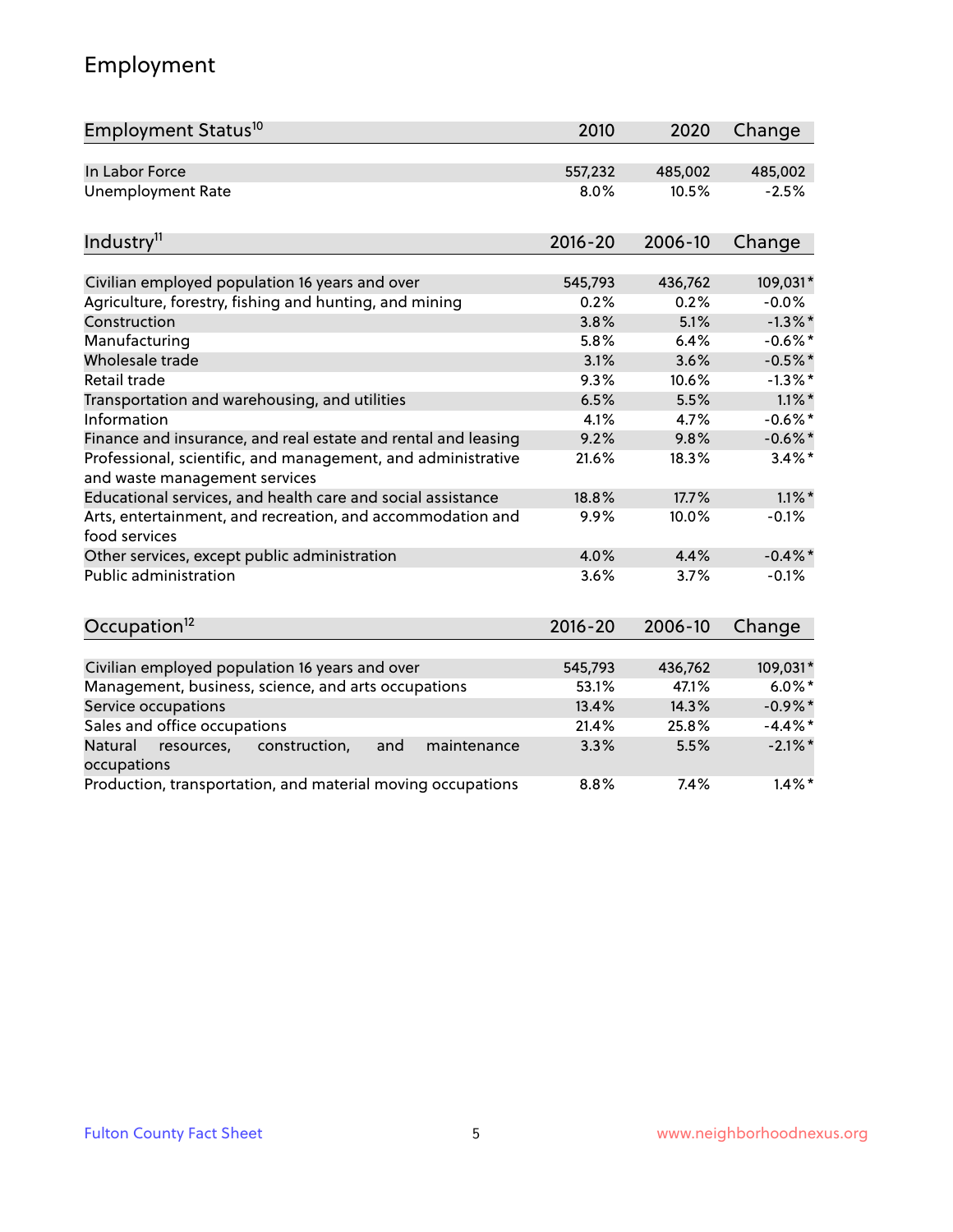## Employment, continued...

| Class of Worker <sup>13</sup>                                   | $2016 - 20$      | 2006-10          | Change                |
|-----------------------------------------------------------------|------------------|------------------|-----------------------|
| Civilian employed population 16 years and over                  | 545,793          | 436,762          | 109,031*              |
| Private wage and salary workers                                 | 83.4%            | 82.8%            | 0.6%                  |
| Government workers                                              | 11.1%            | 11.5%            | $-0.4%$               |
| Self-employed in own not incorporated business workers          | 5.3%             | 5.6%             | $-0.4%$               |
| <b>Unpaid family workers</b>                                    | 0.2%             | 0.1%             | $0.1\%$ *             |
| Job Flows <sup>14</sup>                                         | 2019             | 2010             | Change                |
|                                                                 |                  |                  |                       |
| Total Jobs in county                                            | 885,022          | 675,844          | 209,178               |
| Held by residents of county                                     | 27.9%            | 27.9%            | $-0.0\%$ *            |
| Held by non-residents of county                                 | 72.1%            | 72.1%            | $0.0\%$ *             |
|                                                                 | 2019             | 2010             |                       |
| Jobs by Industry Sector <sup>15</sup>                           |                  |                  | Change                |
| Total Jobs in county                                            | 885,022          | 675,844          | 209,178               |
| <b>Goods Producing sectors</b>                                  | 5.2%             | 6.0%             | $-0.9\%$ *            |
| Trade, Transportation, and Utilities sectors                    | 16.3%            | 17.7%            | $-1.4\%$ *            |
| All Other Services sectors                                      | 78.5%            | 76.3%            | $2.3\%$ *             |
|                                                                 |                  |                  |                       |
| Total Jobs in county held by county residents                   | 246,626          | 188,378          | 58,248                |
| <b>Goods Producing sectors</b>                                  | 4.0%             | 4.5%             | $-0.5%$ *             |
| Trade, Transportation, and Utilities sectors                    | 13.7%            | 14.2%            | $-0.5%$ *             |
| All Other Services sectors                                      | 82.3%            | 81.2%            | $1.1\%$ *             |
| Jobs by Earnings <sup>16</sup>                                  | 2019             | 2010             | Change                |
|                                                                 |                  |                  |                       |
| Total Jobs in county<br>Jobs with earnings \$1250/month or less | 885,022<br>18.2% | 675,844<br>18.7% | 209,178<br>$-0.4\%$ * |
|                                                                 | 25.3%            | 32.1%            | $-6.7\%$ *            |
| Jobs with earnings \$1251/month to \$3333/month                 |                  |                  |                       |
| Jobs with earnings greater than \$3333/month                    | 56.4%            | 49.3%            | $7.2\%$ *             |
| Total Jobs in county held by county residents                   | 246,626          | 188,378          | 58,248                |
| Jobs with earnings \$1250/month or less                         | 19.1%            | 20.3%            | $-1.2\%$ *            |
| Jobs with earnings \$1251/month to \$3333/month                 | 23.8%            | 31.1%            | $-7.4\%$ *            |
| Jobs with earnings greater than \$3333/month                    | 57.1%            | 48.5%            | $8.6\%$ *             |
| Jobs by Age of Worker <sup>17</sup>                             | 2019             | 2010             | Change                |
|                                                                 |                  |                  |                       |
| Total Jobs in county                                            | 885,022          | 675,844          | 209,178               |
| Jobs with workers age 29 or younger                             | 21.2%            | 19.5%            | $1.6\%$ *             |
| Jobs with workers age 30 to 54                                  | 58.7%            | 64.3%            | $-5.6\%$ *            |
| Jobs with workers age 55 or older                               | 20.1%            | 16.1%            | 4.0%*                 |
|                                                                 |                  |                  |                       |
| Total Jobs in county held by county residents                   | 246,626          | 188,378          | 58,248                |
| Jobs with workers age 29 or younger                             | 23.1%            | 21.4%            | $1.7\%$ *             |
| Jobs with workers age 30 to 54                                  | 57.8%            | 62.1%            | $-4.3\%$ *            |
| Jobs with workers age 55 or older                               | 19.1%            | 16.5%            | $2.6\%$ *             |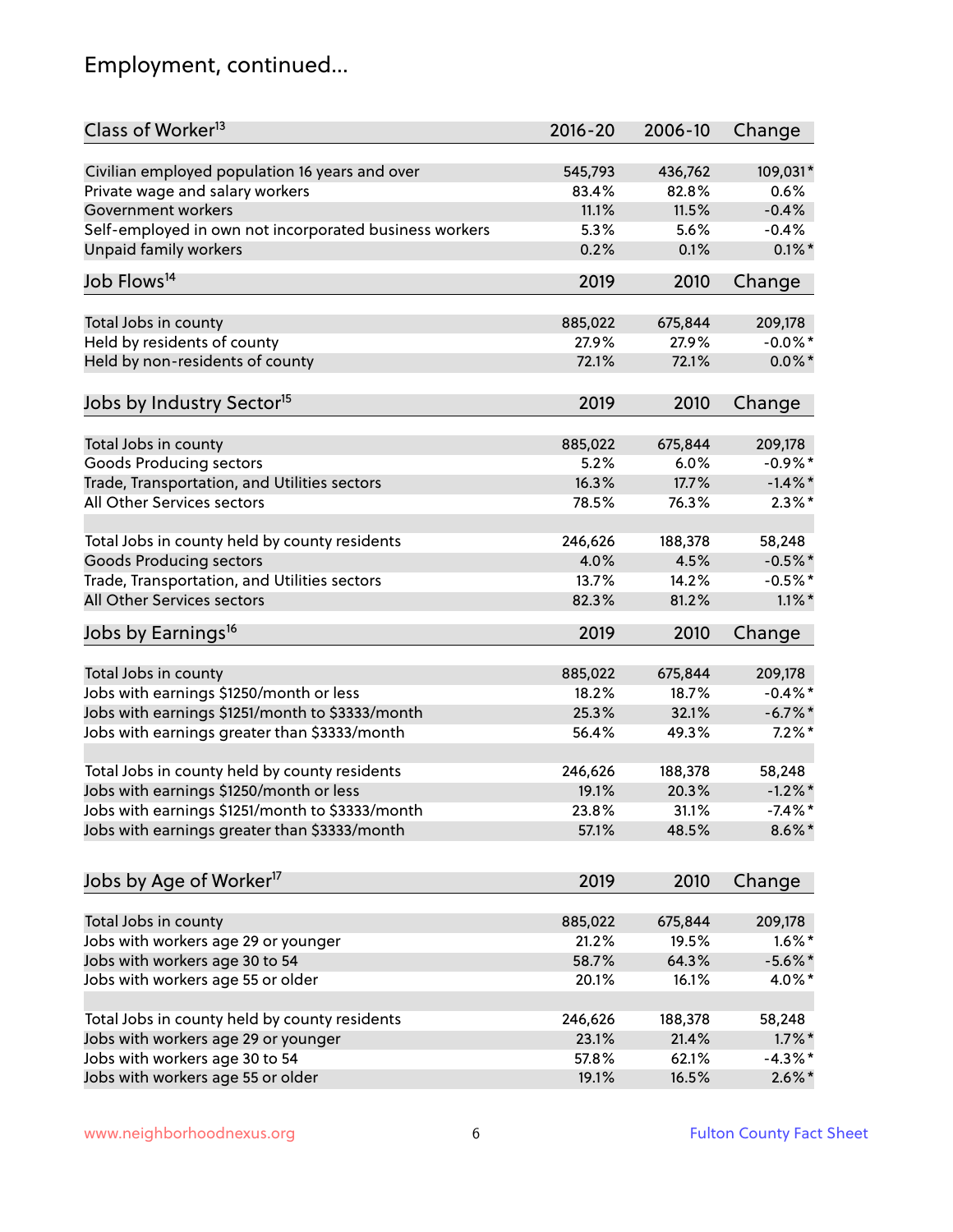#### Education

| Early Learning <sup>18</sup>                        |             |         | 2022            |
|-----------------------------------------------------|-------------|---------|-----------------|
| Licensed Capacity of Early Learning Centers         |             |         | 47,162          |
| Licenced capacity per 1,000 children ages 0-4       |             |         | 790.2           |
|                                                     |             |         |                 |
| School Enrollment <sup>19</sup>                     | 2022        | 2010    | Change          |
| <b>Enrolled in Public School</b>                    | 136,849     | 135,884 | 965             |
| White                                               | 22.4%       | 26.6%   | $-4.3%$         |
| <b>Black or African-American</b>                    | 52.6%       | 55.2%   | $-2.6%$         |
| Asian                                               | 8.3%        | 6.1%    | 2.2%            |
| <b>Native American</b>                              | 0.2%        | 0.0%    | 0.2%            |
| Pacific Islander                                    | 0.1%        | 0.0%    | 0.0%            |
| <b>Biracial or Multi-Racial</b>                     | 3.4%        | 2.9%    | 0.5%            |
| Hispanic or Latino                                  | 13.1%       | 9.1%    | 4.0%            |
|                                                     |             |         |                 |
| Georgia Milestones: 3rd Grade Reading <sup>20</sup> |             |         | 2019            |
| Number of Students Tested                           |             |         |                 |
| Proficient or Distinguished                         |             |         | 10,936<br>44.5% |
|                                                     |             |         |                 |
| Georgia Milestones: 8th Grade Math <sup>21</sup>    |             |         | 2019            |
| Number of Students Tested                           |             |         | 10,108          |
| Proficient or Distinguished                         |             |         | 44.6%           |
|                                                     |             |         |                 |
| Graduation Rates <sup>22</sup>                      | 2021        | 2012    | Change          |
|                                                     |             |         |                 |
| Cohort                                              | 10,440      | 10,752  | $-312$          |
| <b>High School Graduation Rate</b>                  | 86.5%       | 64.8%   | 21.6%           |
|                                                     |             |         |                 |
| Educational Attainment <sup>23</sup>                | $2016 - 20$ | 2006-10 | Change          |
|                                                     |             |         |                 |
| Population 25 years and over                        | 716,013     | 579,297 | 136,716 *       |
| Less than 9th grade                                 | 2.3%        | 3.7%    | $-1.4\%$ *      |
| 9th to 12th grade, no diploma                       | 4.6%        | 6.6%    | $-2.1\%$ *      |
| High school graduate (includes equivalency)         | 17.3%       | 19.8%   | $-2.5%$ *       |
| Some college, no degree                             | 15.2%       | 17.3%   | $-2.1\%$ *      |
| Associate's degree                                  | 6.0%        | 4.9%    | $1.1\%$ *       |
| Bachelor's degree                                   | 32.1%       | 29.9%   | $2.2\%$ *       |
| Graduate or professional degree                     | 22.4%       | 17.7%   | $4.7\%$ *       |
| Percent high school graduate or higher              | 93.1%       | 89.6%   | $3.4\%$ *       |
| Percent bachelor's degree or higher                 | 54.5%       | 47.6%   | $6.9\% *$       |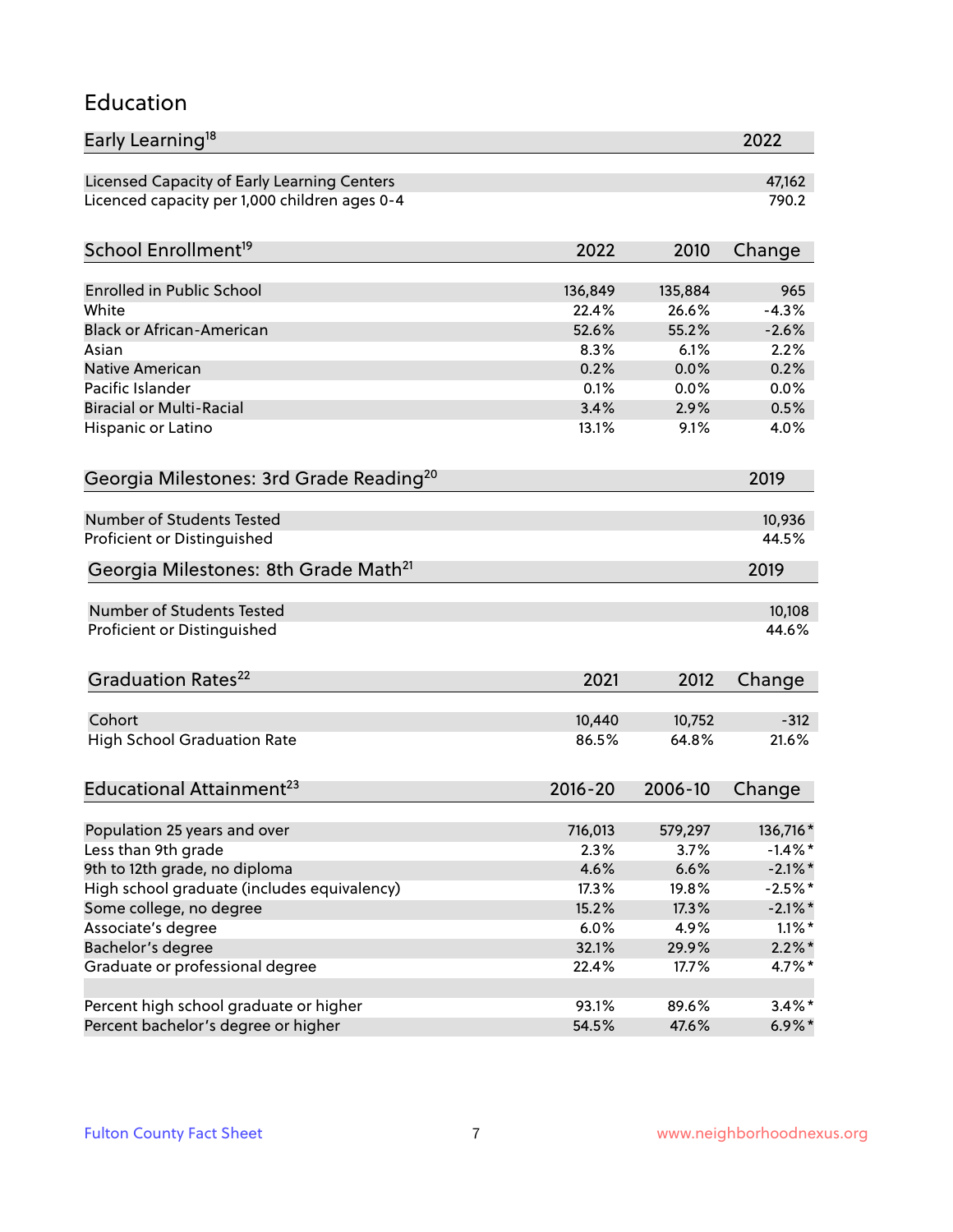### Housing

| Households by Type <sup>24</sup>                     | 2016-20     | 2006-10 | Change     |
|------------------------------------------------------|-------------|---------|------------|
|                                                      |             |         |            |
| <b>Total households</b>                              | 427,379     | 357,463 | 69,916*    |
| Family households (families)                         | 53.7%       | 56.0%   | $-2.3\%$ * |
| With own children under 18 years                     | 24.6%       | 28.1%   | $-3.5%$ *  |
| Married-couple family                                | 35.8%       | 37.2%   | $-1.4\%$ * |
| With own children of the householder under 18 years  | 15.6%       | 17.6%   | $-2.0\%$ * |
| Male householder, no wife present, family            | 3.9%        | 3.8%    | 0.2%       |
| With own children of the householder under 18 years  | 1.6%        | 1.5%    | 0.1%       |
| Female householder, no husband present, family       | 14.0%       | 15.0%   | $-1.1\%$ * |
| With own children of the householder under 18 years  | 7.4%        | 9.0%    | $-1.6\%$ * |
| Nonfamily households                                 | 46.3%       | 44.0%   | $2.3\%$ *  |
| Householder living alone                             | 37.8%       | 36.2%   | $1.6\%$ *  |
| 65 years and over                                    | 9.5%        | 6.8%    | $2.7\%$ *  |
|                                                      |             |         |            |
| Households with one or more people under 18 years    | 27.2%       | 31.1%   | $-3.9\%$ * |
| Households with one or more people 65 years and over | 21.4%       | 15.9%   | $5.4\%$ *  |
|                                                      |             |         |            |
| Average household size                               | 2.38        | 2.39    | $-0.02$    |
| Average family size                                  | 3.25        | 3.21    | 0.04       |
| Housing Occupancy <sup>25</sup>                      | 2016-20     | 2006-10 | Change     |
|                                                      |             |         |            |
| Total housing units                                  | 479,696     | 430,124 | 49,572*    |
| Occupied housing units                               | 89.1%       | 83.1%   | $6.0\%$ *  |
| Vacant housing units                                 | 10.9%       | 16.9%   | $-6.0\%$ * |
| Homeowner vacancy rate                               | 1.9         | 6.6     | $-4.7*$    |
| Rental vacancy rate                                  | 7.1         | 14.4    | $-7.2*$    |
|                                                      |             |         |            |
| Units in Structure <sup>26</sup>                     | $2016 - 20$ | 2006-10 | Change     |
| Total housing units                                  | 479,696     | 430,124 | 49,572*    |
| 1-unit, detached                                     | 47.5%       | 48.9%   | $-1.4\%$ * |
| 1-unit, attached                                     | 6.7%        | 6.4%    | 0.3%       |
| 2 units                                              | 1.6%        | 2.2%    | $-0.7%$ *  |
| 3 or 4 units                                         | 3.5%        | 3.5%    | $-0.1%$    |
| 5 to 9 units                                         | 7.3%        | 8.9%    | $-1.6%$ *  |
| 10 to 19 units                                       | 9.7%        | 11.8%   | $-2.1\%$ * |
| 20 or more units                                     | 23.0%       | 17.7%   | $5.3\%$ *  |
| Mobile home                                          | 0.7%        | 0.5%    | $0.1\%$ *  |
| Boat, RV, van, etc.                                  | 0.1%        | 0.0%    | $0.0\%$    |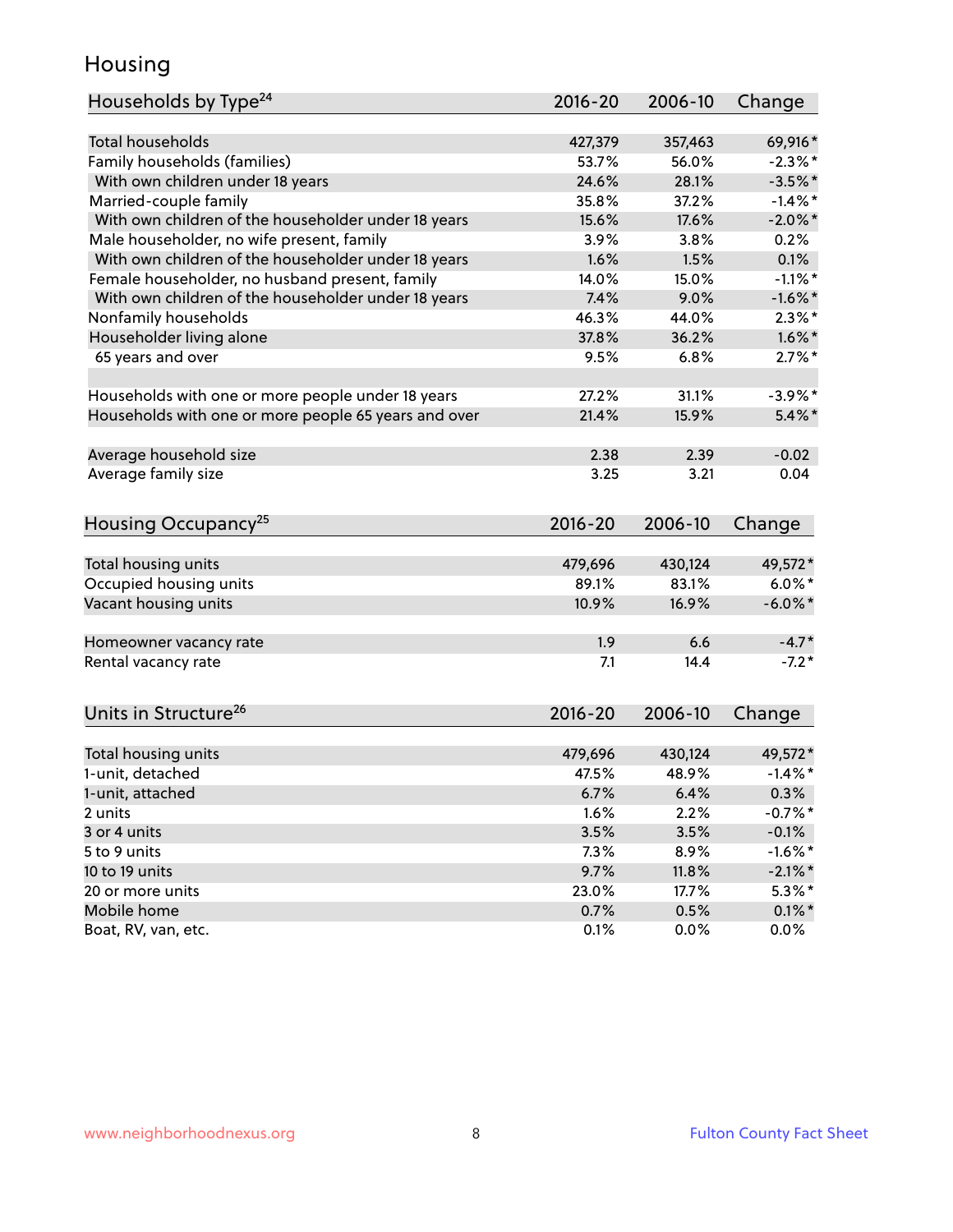## Housing, Continued...

| Year Structure Built <sup>27</sup>             | 2016-20     | 2006-10 | Change     |
|------------------------------------------------|-------------|---------|------------|
| Total housing units                            | 479,696     | 430,124 | 49,572*    |
| Built 2014 or later                            | 6.0%        | (X)     | (X)        |
| Built 2010 to 2013                             | 3.9%        | (X)     | (X)        |
| Built 2000 to 2009                             | 21.7%       | 21.3%   | 0.5%       |
| Built 1990 to 1999                             | 17.3%       | 17.3%   | 0.1%       |
| Built 1980 to 1989                             | 13.9%       | 15.4%   | $-1.4\%$ * |
| Built 1970 to 1979                             | 10.5%       | 12.8%   | $-2.4\%$ * |
| Built 1960 to 1969                             | 9.6%        | 12.5%   | $-2.9\%$ * |
| Built 1950 to 1959                             | 7.4%        | 9.5%    | $-2.1\%$ * |
| Built 1940 to 1949                             | 3.4%        | 4.1%    | $-0.7%$ *  |
| Built 1939 or earlier                          | 6.3%        | 7.1%    | $-0.8\%$ * |
| Housing Tenure <sup>28</sup>                   | $2016 - 20$ | 2006-10 | Change     |
| Occupied housing units                         | 427,379     | 357,463 | 69,916*    |
| Owner-occupied                                 | 52.9%       | 56.0%   | $-3.1\%$ * |
| Renter-occupied                                | 47.1%       | 44.0%   | $3.1\%$ *  |
| Average household size of owner-occupied unit  | 2.54        | 2.52    | 0.02       |
| Average household size of renter-occupied unit | 2.19        | 2.24    | $-0.04*$   |
| Residence 1 Year Ago <sup>29</sup>             | 2016-20     | 2006-10 | Change     |
| Population 1 year and over                     | 1,038,670   | 874,772 | 163,898*   |
| Same house                                     | 82.2%       | 78.4%   | $3.8\%$ *  |
| Different house in the U.S.                    | 16.8%       | 20.7%   | $-3.9\%$ * |
| Same county                                    | 8.2%        | 11.1%   | $-2.9%$ *  |
| Different county                               | 8.6%        | 9.6%    | $-1.0\%$ * |
| Same state                                     | 5.1%        | 5.0%    | 0.1%       |
| Different state                                | 3.5%        | 4.6%    | $-1.1\%$ * |
| Abroad                                         | 1.0%        | 0.9%    | 0.1%       |
| Value of Housing Unit <sup>30</sup>            | $2016 - 20$ | 2006-10 | Change     |
| Owner-occupied units                           | 225,903     | 200,119 | 25,784*    |
| Less than \$50,000                             | 2.7%        | 1.9%    | $0.8\% *$  |
| \$50,000 to \$99,999                           | 6.3%        | 6.8%    | $-0.4%$    |
| \$100,000 to \$149,999                         | 9.5%        | 13.0%   | $-3.5%$ *  |
| \$150,000 to \$199,999                         | 10.4%       | 15.9%   | $-5.6\%$ * |
| \$200,000 to \$299,999                         | 17.2%       | 19.8%   | $-2.6\%$ * |
| \$300,000 to \$499,999                         | 25.6%       | 22.2%   | $3.4\%$ *  |
| \$500,000 to \$999,999                         | 22.3%       | 15.9%   | $6.5%$ *   |
| \$1,000,000 or more                            | 5.9%        | 4.5%    | $1.4\%$ *  |
| Median (dollars)                               | 326,700     | 253,100 | 73,600*    |
| Mortgage Status <sup>31</sup>                  | $2016 - 20$ | 2006-10 | Change     |
| Owner-occupied units                           | 225,903     | 200,119 | 25,784*    |
| Housing units with a mortgage                  | 72.8%       | 80.3%   | $-7.5%$ *  |
| Housing units without a mortgage               | 27.2%       | 19.7%   | $7.5\%$ *  |
|                                                |             |         |            |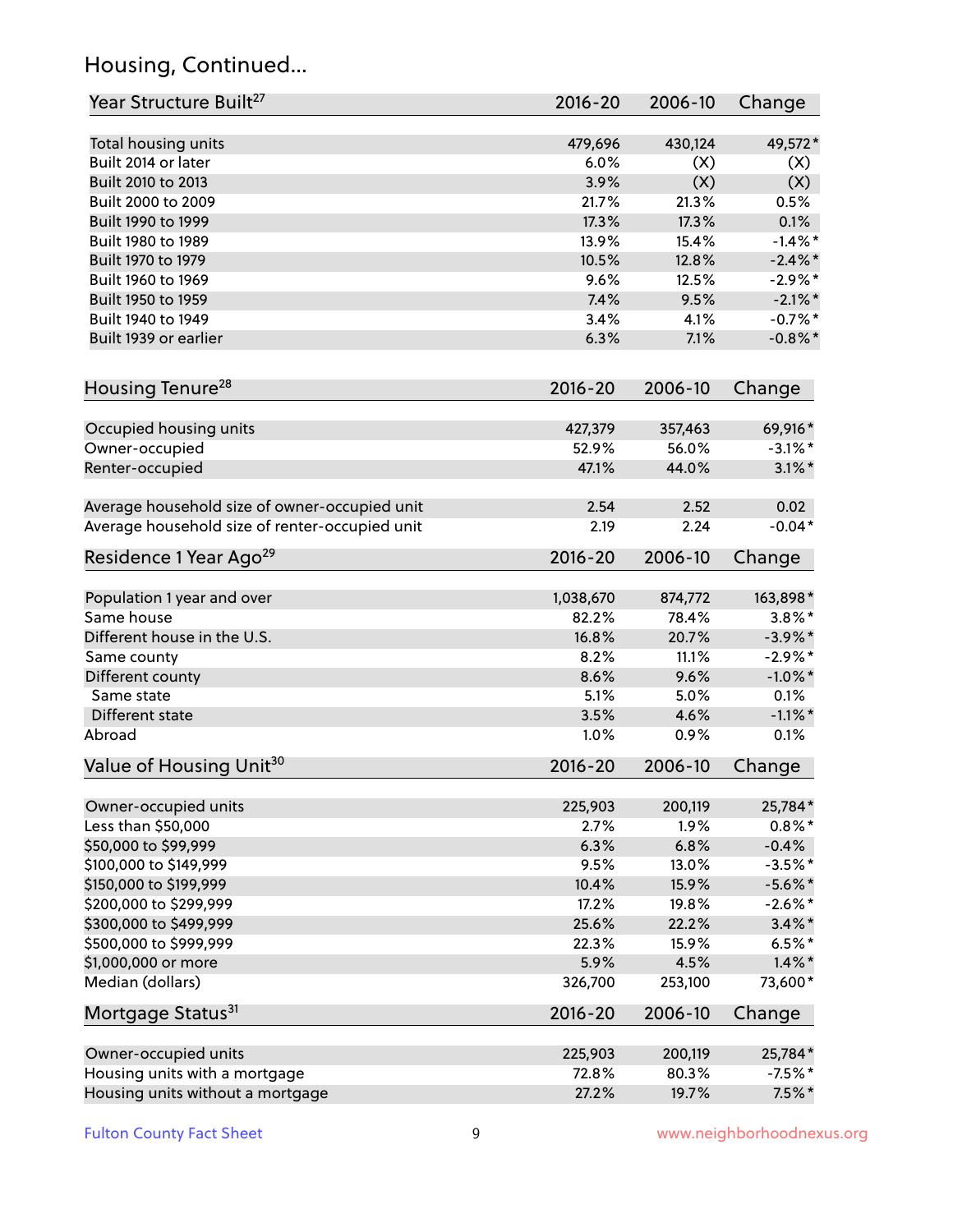## Housing, Continued...

| Selected Monthly Owner Costs <sup>32</sup>                                            | 2016-20     | 2006-10 | Change     |
|---------------------------------------------------------------------------------------|-------------|---------|------------|
| Housing units with a mortgage                                                         | 164,391     | 160,609 | 3,782*     |
| Less than \$300                                                                       | 0.2%        | 0.1%    | $0.1\%$ *  |
| \$300 to \$499                                                                        | 0.5%        | 0.6%    | $-0.1%$    |
| \$500 to \$999                                                                        | 9.3%        | 8.0%    | $1.3\%$ *  |
| \$1,000 to \$1,499                                                                    | 21.2%       | 22.2%   | $-0.9\%$   |
| \$1,500 to \$1,999                                                                    | 20.6%       | 22.9%   | $-2.3\%$ * |
| \$2,000 to \$2,999                                                                    | 26.0%       | 25.5%   | 0.4%       |
| \$3,000 or more                                                                       | 22.1%       | 20.7%   | $1.4\%$ *  |
| Median (dollars)                                                                      | 1,948       | 1,911   | $37*$      |
| Housing units without a mortgage                                                      | 61,512      | 39,510  | 22,002*    |
| Less than \$150                                                                       | 3.4%        | 1.9%    | $1.6\%$ *  |
| \$150 to \$249                                                                        | 5.4%        | 5.7%    | $-0.3%$    |
| \$250 to \$349                                                                        | 8.3%        | 12.1%   | $-3.8\%$ * |
| \$350 to \$499                                                                        | 17.6%       | 22.9%   | $-5.3\%$ * |
| \$500 to \$699                                                                        | 20.4%       | 21.9%   | $-1.6%$    |
| \$700 or more                                                                         | 44.8%       | 35.5%   | $9.3\%$ *  |
| Median (dollars)                                                                      | 647         | 561     | 86*        |
| Selected Monthly Owner Costs as a Percentage of<br>Household Income <sup>33</sup>     | $2016 - 20$ | 2006-10 | Change     |
| Housing units with a mortgage (excluding units where<br>SMOCAPI cannot be computed)   | 163,081     | 159,737 | 3,344      |
| Less than 20.0 percent                                                                | 51.6%       | 33.7%   | 17.9%*     |
| 20.0 to 24.9 percent                                                                  | 14.4%       | 16.6%   | $-2.2\%$ * |
| 25.0 to 29.9 percent                                                                  | 9.0%        | 12.4%   | $-3.4\%$ * |
| 30.0 to 34.9 percent                                                                  | 6.1%        | 9.0%    | $-2.9\%$ * |
| 35.0 percent or more                                                                  | 18.9%       | 28.2%   | $-9.4\%$ * |
| Not computed                                                                          | 1,310       | 872     | 438*       |
| Housing unit without a mortgage (excluding units where<br>SMOCAPI cannot be computed) | 59,452      | 38,912  | 20,540*    |
| Less than 10.0 percent                                                                | 52.3%       | 37.8%   | 14.5%*     |
| 10.0 to 14.9 percent                                                                  | 16.8%       | 18.9%   | $-2.1\%$ * |
| 15.0 to 19.9 percent                                                                  | 8.2%        | 11.4%   | $-3.2\%$ * |
| 20.0 to 24.9 percent                                                                  | 5.9%        | 7.6%    | $-1.7%$ *  |
| 25.0 to 29.9 percent                                                                  | 3.1%        | 5.2%    | $-2.1\%$ * |
| 30.0 to 34.9 percent                                                                  | 2.7%        | 3.6%    | $-0.9%$    |
| 35.0 percent or more                                                                  | 10.9%       | 15.4%   | $-4.5%$ *  |
| Not computed                                                                          | 2,060       | 598     | $1,462*$   |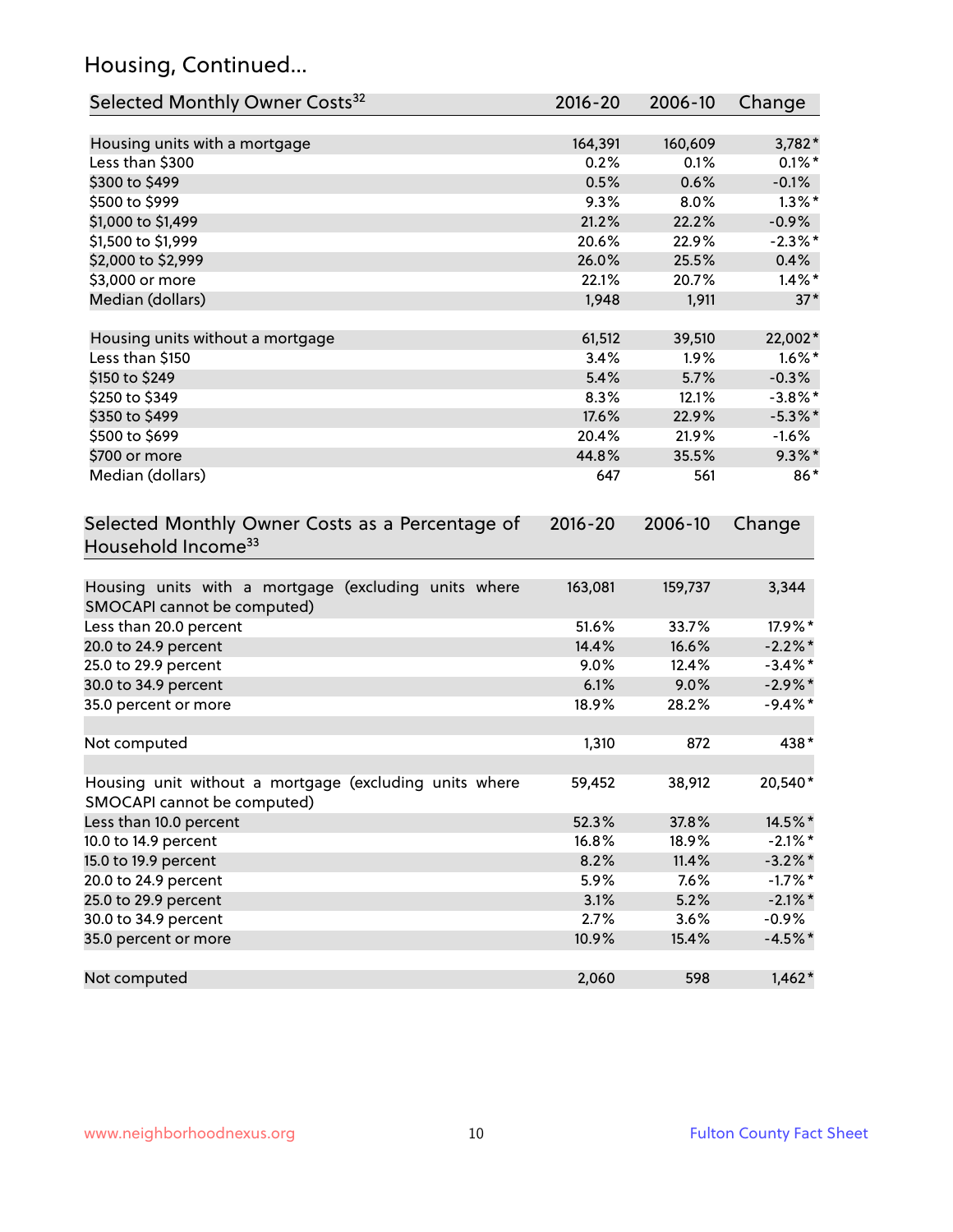## Housing, Continued...

| Gross Rent <sup>34</sup>                                                       | 2016-20     | 2006-10 | Change      |
|--------------------------------------------------------------------------------|-------------|---------|-------------|
|                                                                                |             |         |             |
| Occupied units paying rent                                                     | 197,250     | 153,627 | 43,623*     |
| Less than \$200                                                                | $1.3\%$     | 3.0%    | $-1.8\%$ *  |
| \$200 to \$499                                                                 | 6.1%        | 8.4%    | $-2.3\%$ *  |
| \$500 to \$749                                                                 | 6.5%        | 16.9%   | $-10.4\%$ * |
| \$750 to \$999                                                                 | 14.3%       | 31.7%   | $-17.4\%$ * |
| \$1,000 to \$1,499                                                             | 39.8%       | 31.0%   | $8.7\%$ *   |
| \$1,500 to \$1,999                                                             | 22.1%       | 6.5%    | 15.7%*      |
| \$2,000 or more                                                                | 9.9%        | 2.4%    | $7.4\%$ *   |
| Median (dollars)                                                               | 1,263       | 929     | $334*$      |
| No rent paid                                                                   | 4,226       | 3,717   | 509         |
| Gross Rent as a Percentage of Household Income <sup>35</sup>                   | $2016 - 20$ | 2006-10 | Change      |
| Occupied units paying rent (excluding units where GRAPI<br>cannot be computed) | 193,206     | 149,803 | 43,403*     |
| Less than 15.0 percent                                                         | 12.2%       | 12.5%   | $-0.3%$     |
| 15.0 to 19.9 percent                                                           | 13.4%       | 11.5%   | $1.9\%$ *   |
| 20.0 to 24.9 percent                                                           | 14.3%       | 12.8%   | $1.5\%$ *   |
| 25.0 to 29.9 percent                                                           | 11.7%       | 12.6%   | $-0.9\%$ *  |
| 30.0 to 34.9 percent                                                           | 8.8%        | 9.0%    | $-0.2%$     |
| 35.0 percent or more                                                           | 39.6%       | 41.6%   | $-2.0\%$ *  |
| Not computed                                                                   | 8,270       | 7,541   | 729         |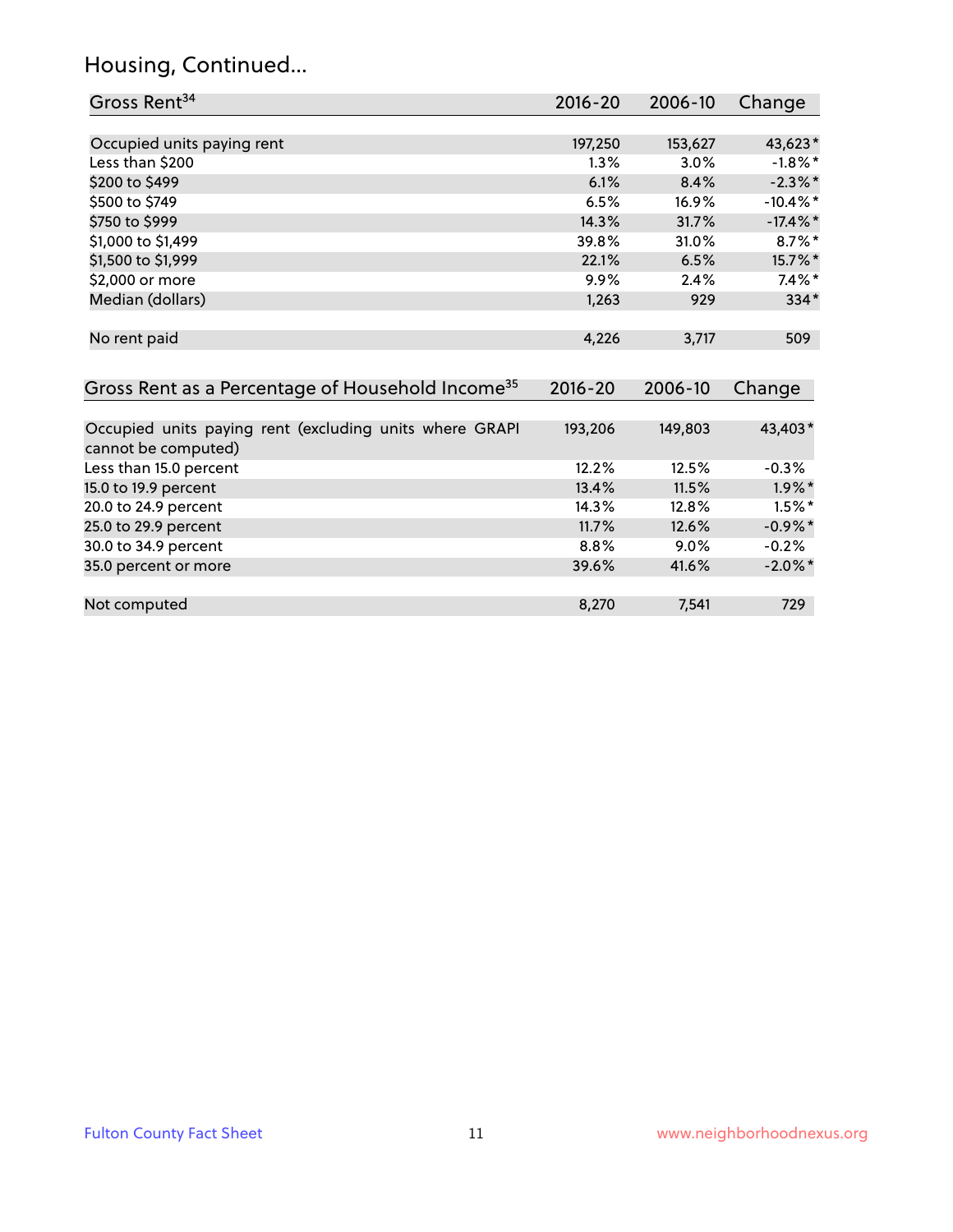## Community Involvement

| Voter Registration and Turnout <sup>36</sup> | 2020    |
|----------------------------------------------|---------|
|                                              |         |
| Active registered voters                     | 798.364 |
| Number voted in Presidential election        | 520.817 |
| Percent voted in Presidential election       | 65.2%   |

## Transportation

| Commuting to Work <sup>37</sup>           | 2016-20     | 2006-10 | Change     |
|-------------------------------------------|-------------|---------|------------|
|                                           |             |         |            |
| Workers 16 years and over                 | 536,329     | 428,127 | 108,202*   |
| Car, truck, or van - drove alone          | 67.9%       | 72.3%   | $-4.4\%$ * |
| Car, truck, or van - carpooled            | 6.4%        | 8.4%    | $-1.9\%$ * |
| Public transportation (excluding taxicab) | 7.0%        | 8.0%    | $-1.1\%$ * |
| Walked                                    | 2.8%        | 2.7%    | 0.1%       |
| Other means                               | 2.9%        | 1.5%    | $1.4\%$ *  |
| Worked at home                            | 13.0%       | 7.0%    | $5.9\%$ *  |
|                                           |             |         |            |
| Mean travel time to work (minutes)        | 28.9        | 27.1    | $1.7*$     |
|                                           |             |         |            |
| Vehicles Available <sup>38</sup>          | $2016 - 20$ | 2006-10 | Change     |
|                                           |             |         |            |
| Occupied housing units                    | 427,379     | 357,463 | 69,916*    |
| No vehicles available                     | 11.1%       | 12.2%   | $-1.0\%$ * |
| 1 vehicle available                       | 40.6%       | 40.0%   | 0.6%       |
| 2 vehicles available                      | 34.8%       | 34.9%   | $-0.1%$    |
| 3 or more vehicles available              | 13.5%       | 13.0%   | 0.5%       |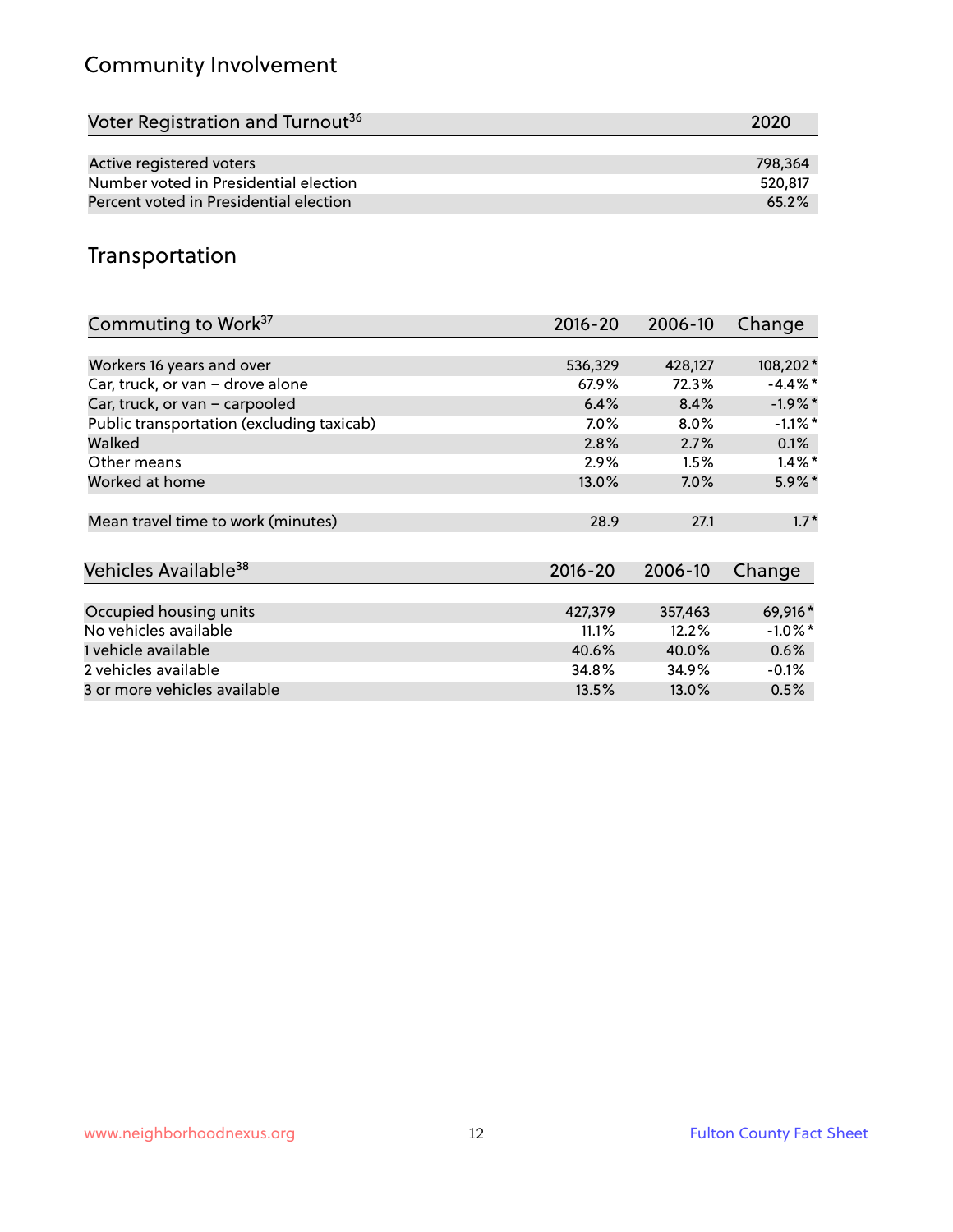#### Health

| Health Insurance coverage <sup>39</sup> | 2016-20 |
|-----------------------------------------|---------|
|-----------------------------------------|---------|

| Civilian Noninstitutionalized Population                | 1,041,583 |
|---------------------------------------------------------|-----------|
| With health insurance coverage                          | 89.9%     |
| With private health insurance coverage                  | 72.8%     |
| With public health coverage                             | 25.7%     |
| No health insurance coverage                            | 10.1%     |
| Civilian Noninstitutionalized Population Under 19 years | 244,585   |
| No health insurance coverage                            | 5.2%      |
| Civilian Noninstitutionalized Population 19 to 64 years | 676,460   |
| In labor force:                                         | 541,643   |
| Employed:                                               | 511,615   |
| With health insurance coverage                          | 88.9%     |
| With private health insurance coverage                  | 46.3%     |
| With public coverage                                    | 5.1%      |
| No health insurance coverage                            | 11.1%     |
| Unemployed:                                             | 30,028    |
| With health insurance coverage                          | 66.3%     |
| With private health insurance coverage                  | 46.3%     |
| With public coverage                                    | 21.8%     |
| No health insurance coverage                            | 33.7%     |
| Not in labor force:                                     | 134,817   |
| With health insurance coverage                          | 82.2%     |
| With private health insurance coverage                  | 60.9%     |
| With public coverage                                    | 26.7%     |
| No health insurance coverage                            | 17.8%     |

| <b>Health Factors</b> |      | <b>Most Recent</b> |
|-----------------------|------|--------------------|
|                       | $ -$ |                    |

| Premature Death (YPLL before age 75 per 100,000 population, age-adjusted) <sup>40</sup> | 6,956.0 |
|-----------------------------------------------------------------------------------------|---------|
| Average number of Physically Unhealthy Days <sup>41</sup>                               | 3.7     |
| Average number of Mentally Unhealthy Days <sup>42</sup>                                 | 4.5     |
| Low Birthweight Births <sup>43</sup>                                                    | 10.9%   |
| Diabetes Prevalence <sup>44</sup>                                                       | 11.0%   |
| HIV Prevalence (per 100,000 population) <sup>45</sup>                                   | 1.739.6 |
| Rate, Deduplicated ER Visits for Asthma, Ages 0-1746                                    | 1,186.1 |